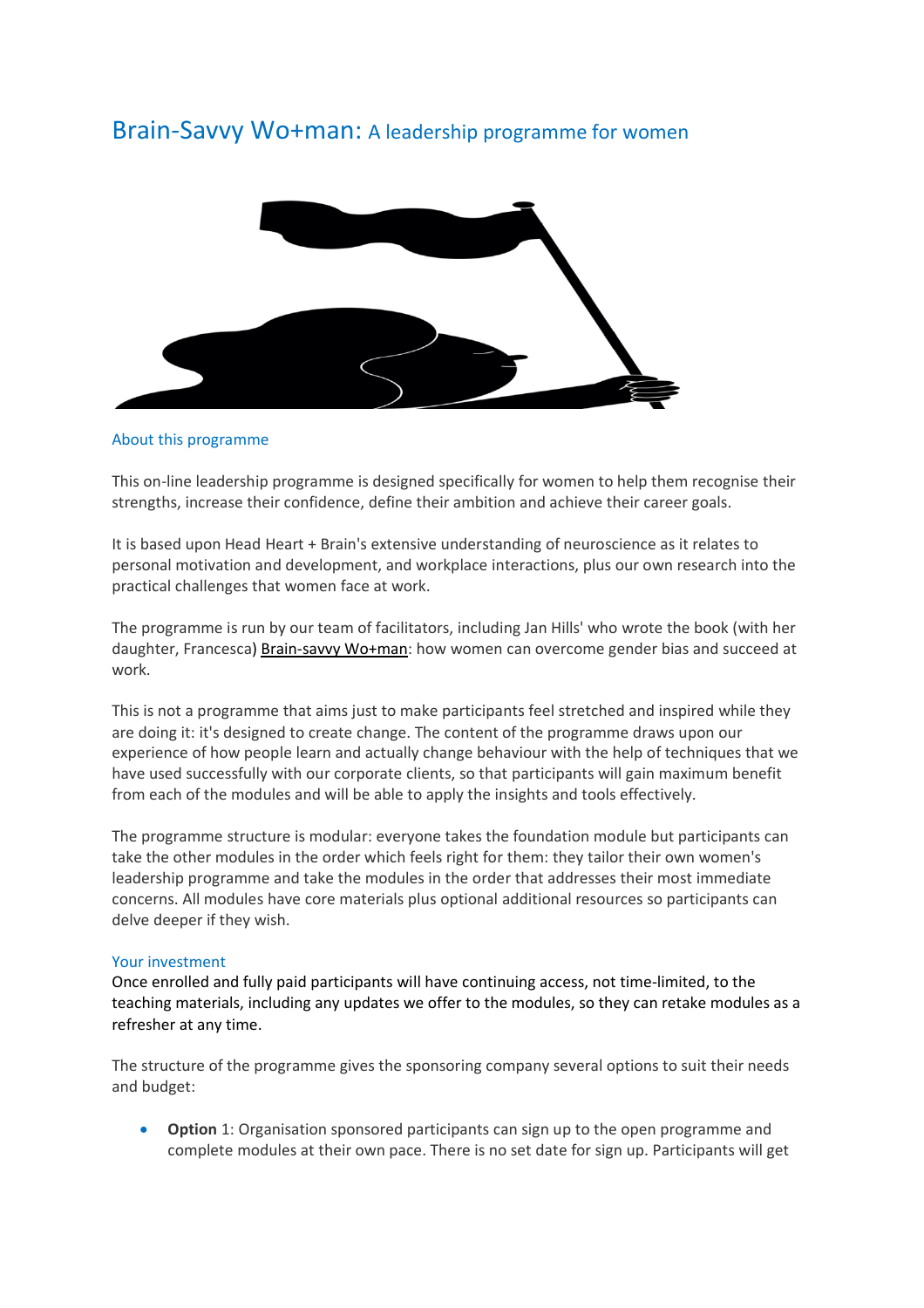insight and support from other programme participants via our private Facebook page, and they can also access recorded and live Q&A sessions with the course facilitators.

Programme fee £395 plus VAT. On line payment at registration.

• **Option 2:** A cohort of participants joins the course on a specific date with a cohort of others. They complete the programme over a set period of time and participate in phone-in Q&A sessions where they can ask questions of the facilitators, discuss their insights and get to know the other participants. Modules will run every 2-3 weeks depending on the amount and complexity of the material.

Programme fee £359 plus VAT. We offer a 20% discount for more than 10 participants joining the **same** cohort from the **same** organisation. One to one coaching is available for an additional £3000 per person. This provides 6 x 1 hour coaching sessions via skype.

• **Option 3**: An organisation specific programme. Participants from one organisation join together and study over an agreed period of time (usually 6 months). We co-brand the programme with the organisation and in addition to the programme materials and Q&A sessions, provide a live webinar at launch and completion.

A minimum of 8 and a maximum of 20 people can join on one cohort. Fee £5750 plus VAT.

One to one coaching is also available for an additional £3000 per person. This provides 6 x 1 hour coaching sessions via skype or other on-line system.

Please note these are introductory priced fees and will be increased for future programmes.

We provide bespoke programmes for organisations on a design and delivery bases. Quotations are based on requirements. Please contact Jan Hills [janhills@hhab.co.uk](mailto:janhills@hhab.co.uk) to discuss.

## The modules

Below is a description of the modules which can be shared with your potential participants. Each module has videos covering the scientific research (in an accessible form), practical tools, examples and advice from role models, a self-assessment or quiz and a Foundation Idea which covers a relevant aspect of neuroscience as it applies to leaders in organisations. These Foundation Ideas build into a comprehensive understanding of how leaders can perform in a brain-savvy way to maximise their own and their team's success. A summary sheet is provided for each Foundation Idea. Each module takes 2-3 hours to complete the core materials and comes with an ebook on the content and practical exercises.



Despite it being the first quarter of the  $21<sup>st</sup>$  century women still experience gender bias in the workplace. There are numerous theories about why women are not better represented in the most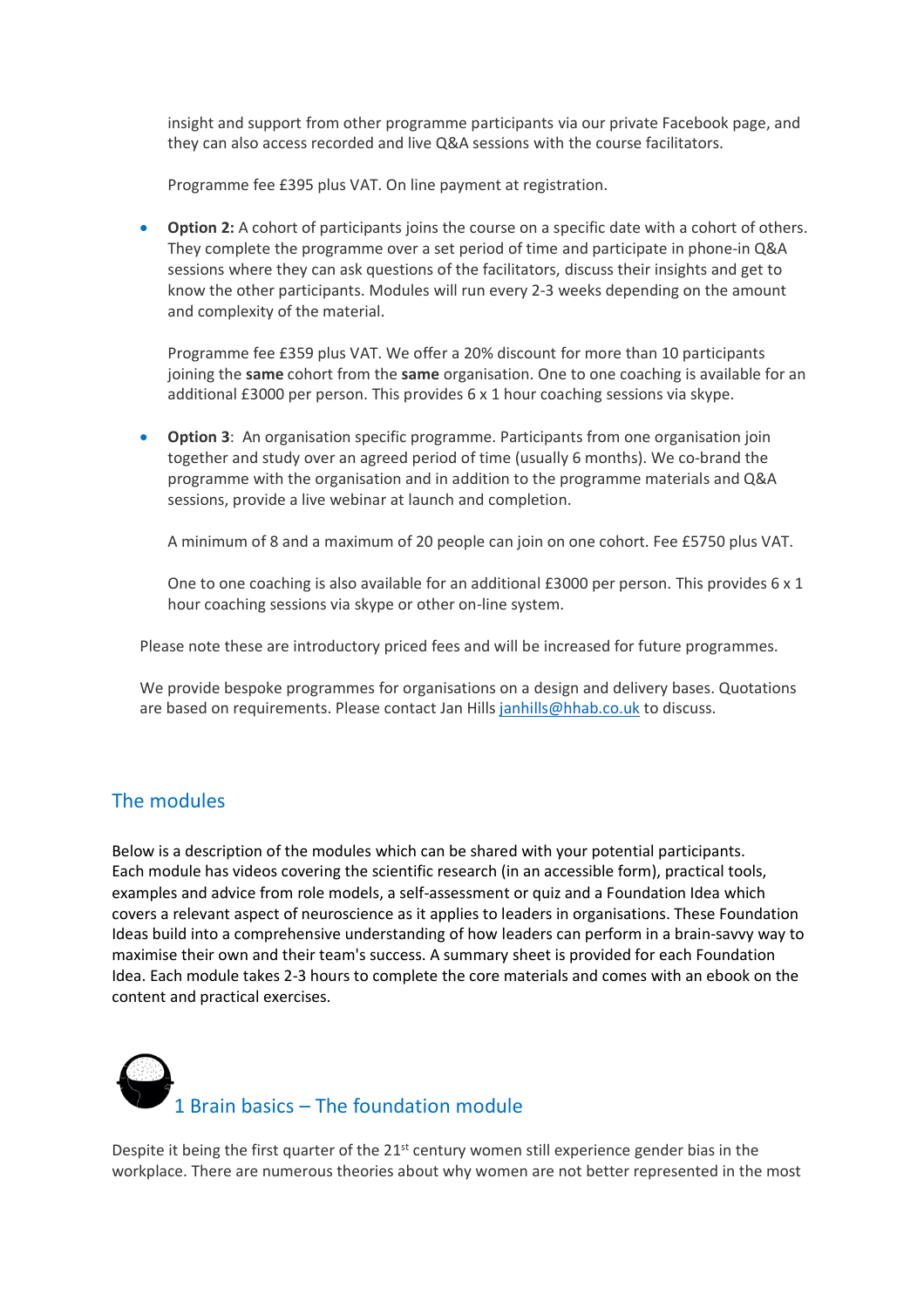senior positions in organisations. Many subtly or not so subtly blame women themselves. We don't believe these theories. In this foundation module, you'll be introduced to the building-blocks of the programme: the basic neuroscience (which is presented in an accessible and immediately engaging way), and our approach to helping you to manage your career for success. Alongside understanding the structure and content of the programme and having the chance to meet the other participants, via our private Facebook page. You will learn:

- The basics of how our brains function and how this impacts our motivation and success at work
- The differences between male and female brains and whether they impact work performance and style
- Why women have a different experience at work to men and how you can make this work better for you
- Your brain's capacity and how to adopt good work habits
- Advice on managing your learning on the programme
- Practical examples and tools, so you can apply your new understanding to your everyday work life.
- Foundation Idea: Creating new behavioural habits.
- $\circ$  All programme participants should take this module before any of the other modules.



## 2 Build confidence and go for it!

One reason given for why women aren't at the top of organisations is they sabotage their career through lack of confidence. We are at our best when we believe in ourselves and understand our strengths; when we're grappling with self-doubt it slows our productivity and keeps us from doing our bravest and best work. *You* know the amazing things you could do if only you weren't holding yourself back. This module enables you to re-set yourself to the level of self-belief you need to be successful, and to spend more time in that state of mind.

In this module, you will learn:

- Remedies to the kinds of self-doubt women experience that can sabotage their careers
- How you can recognise the triggers that pitch you into self-doubt
- How to fake it when you're feeling under-confident but need to be at your best
- The role of self-compassion and some effective long-term techniques for spending more time in the right frame of mind
- Foundation Idea: Mindset for success.
- $\circ$  Take this module to be the best you can be more of the time: it's an insurance policy for any woman in any organisation.



## 3 Get the feedback you need

Women receive more critical feedback in performance evaluations than men, and it focuses on different issues. When we are crushed by criticism, or dependent on praise, we can't perform at our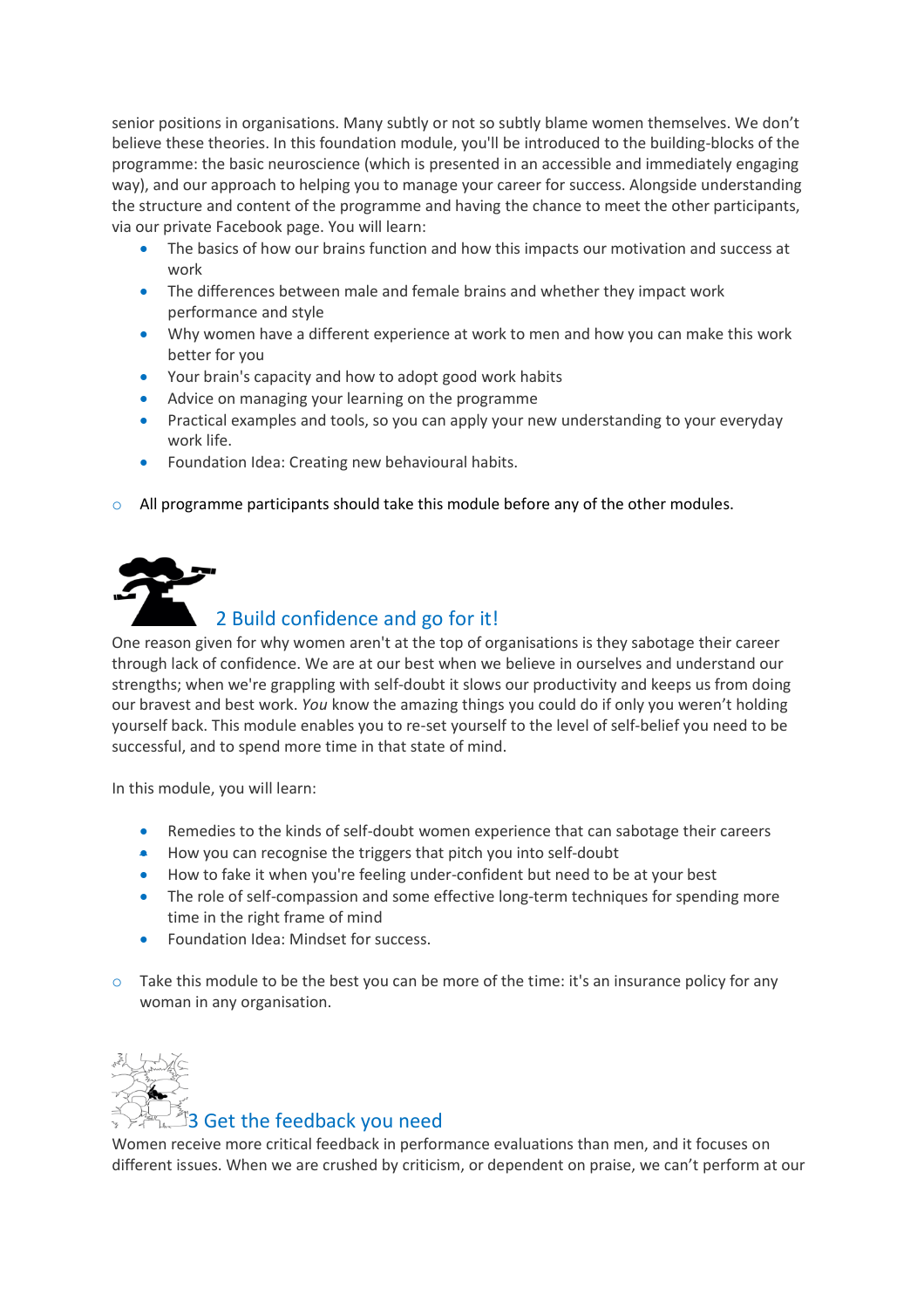best. In this module, you will learn:

- To ask for relevant and constructive feedback to maximise your success
- How to receive challenging feedback without getting demoralised
- What to do when you're given unfair feedback
- How to build your resilience muscle
- Smooth comebacks for dealing with unfair evaluations and self-protection techniques to put you in control of your own success
- Foundation Idea: Developing the habit of reflection.
- $\circ$  Take this module if you dread receiving feedback, or you are struggling with a difficult boss or want to be in control of how your performance is perceived.



# $\begin{array}{c} \mathbf{A} \in \mathbb{R}^d$  4 Presence – you can grow it

Women are frequently told to have more presence. For most this is both daunting and demoralising and anyway what does it mean? We unpick the science and provide practical tools for increasing presence making sure no one will ever forget you whilst ensuring you can still be your authentic self.

- Understand what presence is and is not
- Tap into our own authentic presence
- Navigating the dress code
- Understand what can get in the way or trigger you to feel nervous or small
- Use tools and techniques to be and remain present
- Foundation Idea: Self Awareness.
- $\circ$  Take this module if you have had feedback or know yourself that you need to be more memorable.



## 5 How to get the promotion you deserve

It's said women don't push hard enough for promotion, they wait until they feel they have the perfect experience and qualifications. The reality doesn't live up to this myth but you do need to feel you are *nearly* there and sometimes that's about getting the right perspective. In this module, we help you to set yourself up for promotion, avoiding career-traps like the "office housework" which you don't get credit for, and ensure you get experience in the financial and strategic skills essential for the most senior positions.

We look at why women still have to be better than men to be promoted, how to spot when you're being expected to perform to a higher standard than your male colleagues, and what to do about it.

We will cover:

- How to spot the double standards and respond with smooth comebacks
- Auditing your work habits to identify which are helping and which are hindering you
- Deciding when to go for a promotion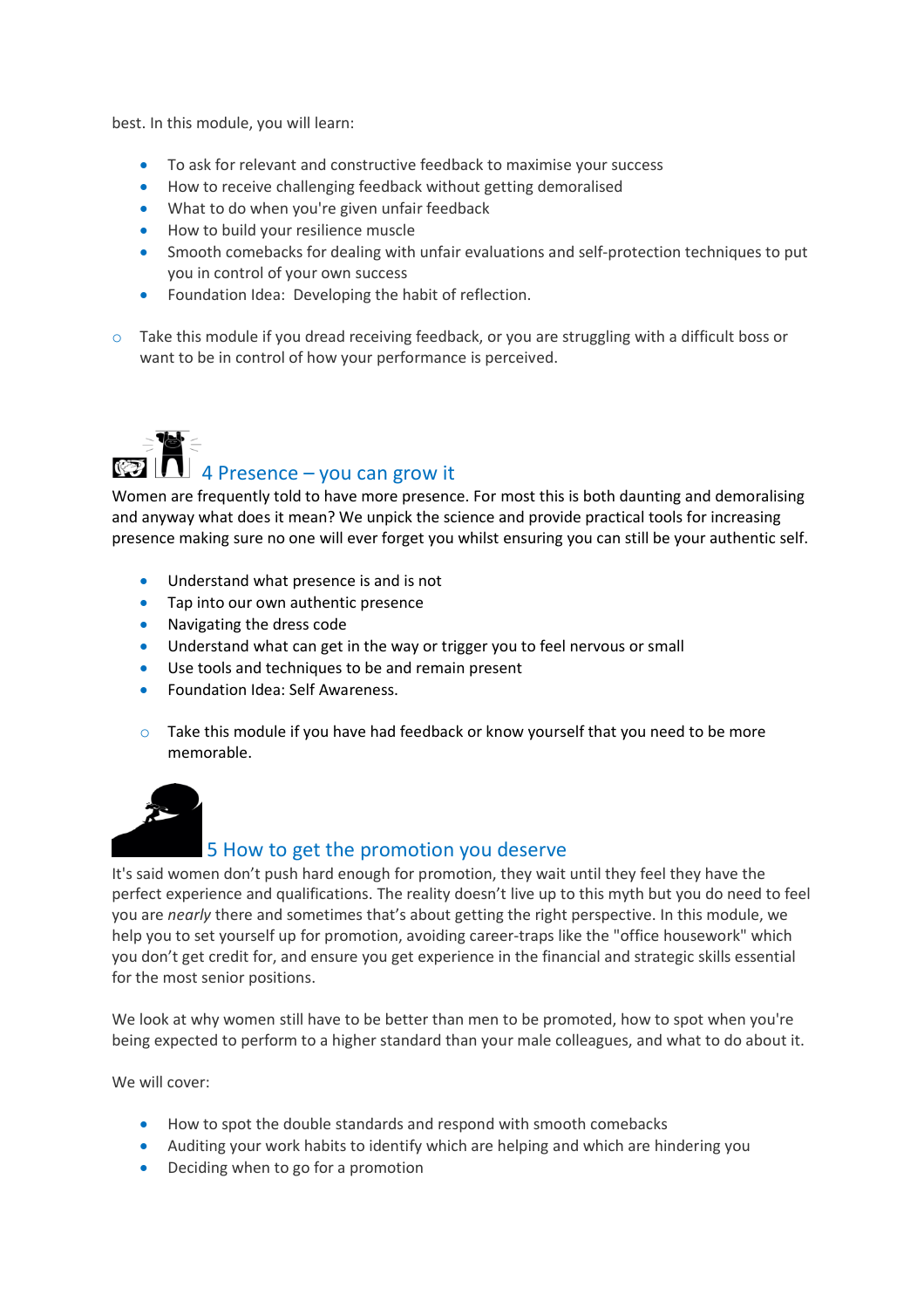- Negotiating for the resources you need and the rewards you deserve, while keeping key decision-makers on-side
- Foundation Idea: Goals
- o Take this module if you feel you should be ready for promotion, but still have doubts; if you're stuck in a rut; if you've been knocked back too many times



## $\mathbb{R}^2$  = 6 How to be a 'super persuader'

Whatever your role, most success comes from influence. At some point in your career you will no longer depend solely upon your own skills and effort. Your effectiveness will depend on your ability to persuade and influence others: to give you help, to give resources to your project, to get you on the right team, or persuade a client to agree to your proposals.

In this module we'll introduce you to the neuroscience-based model of influence: CORE. You will also learn everyday techniques for getting people to agree to your ideas:

- Using the CORE model to plan and execute your influencing tactics
- How to position your ideas to help people agree with you
- The latest science on persuasion and positioning your ideas for agreement
- Foundation Idea: The CORE Model.
- $\circ$  Take this module if you need to get people to agree to your ideas, if your suggestions are being overlooked, you're not getting credit for your work, or you generally feel you need to be more persuasive.



Neuroscience is giving us a new perspective on teamwork: what actually works and what doesn't. As your career progresses you will be responsible for the work of a team, and your success will be judged by the team's effectiveness. How do you build a successful, cohesive team from scratch, or inject energy into an established team you've taken over?

In this module, you will learn:

- The science of teamwork and what makes high-performing teams special
- How to set up your team up for success
- Managing with the right mindset
- Using feedback effectively
- Finding the right rewards (it's not all about money)
- Generating energy in a team
- Foundation Idea: Understanding others
- $\circ$  Take this module if you're new to team management, you need to get a new team working well together, or accepted leadership techniques aren't getting stand-out results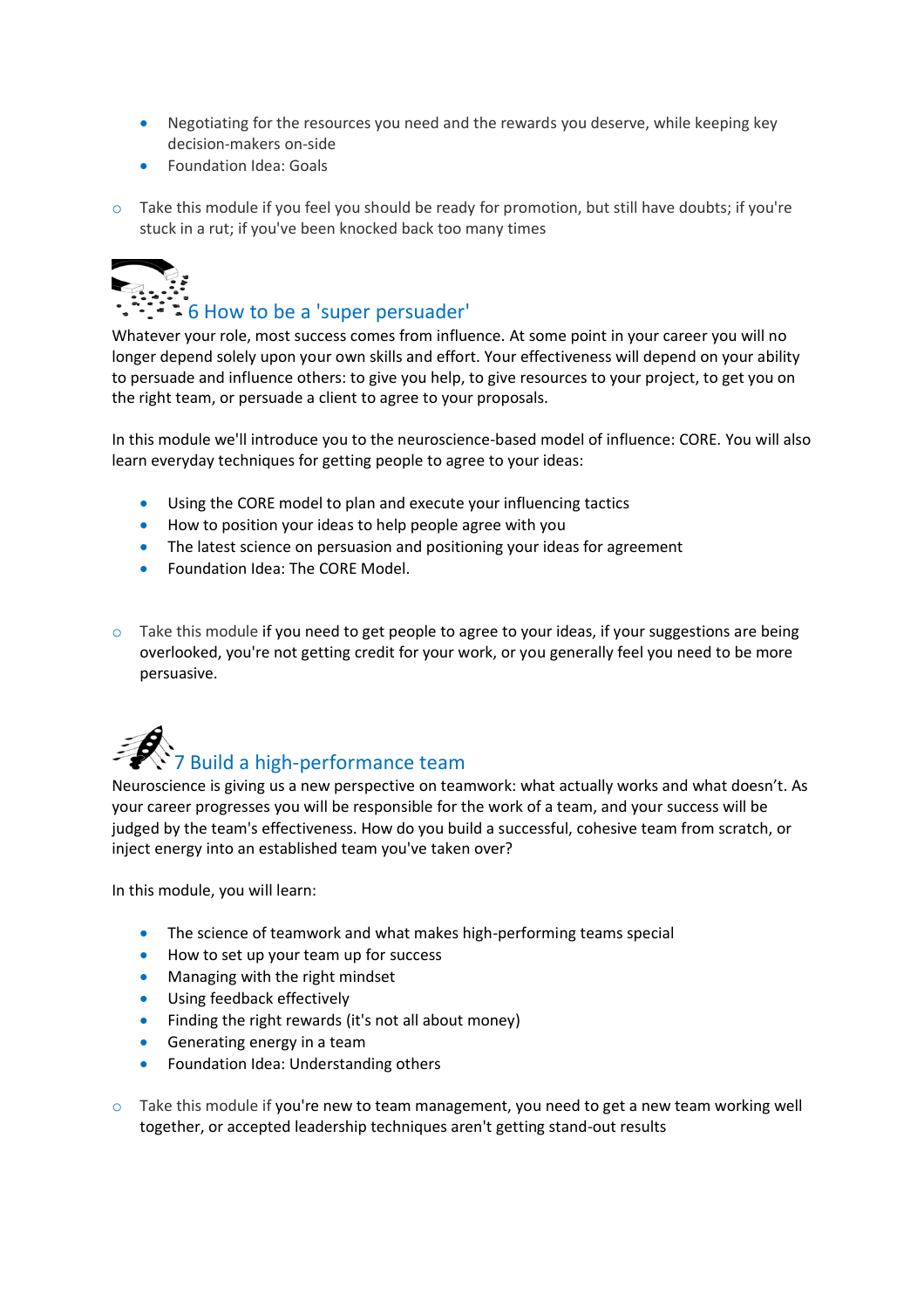8 The mother bias – managing family and work

Going back to work after leave to have a baby can be daunting. Juggling child care commitments and work is equally a challenge and on top of that it shouldn't be the case, but women with children *do* face additional prejudices and stereotyped expectations at work. It's important to understand the additional challenges for working mothers in order to overcome them. (If you are not a mother this module has plenty of content on how women are judged and how you can manage those stereotypical judgements, self-awareness and managing the bias which women can encounter.)

This module reveals the science of how people are judged, and particularly the judgements made of working mothers, and how you can prevent long-term damage to your career:

In this module, you will learn:

- The assumptions and frustrations working mothers face
- How to maintain your ambition in the face of work challenges
- How you can improve your own self-awareness to manage how you present yourself in different situations
- Tools to present your best self, more of the time and for regaining your confidence after a break
- Foundation Idea: Warmth and Competence
- $\circ$  Take this module if you are about to take parental leave or are returning to work after leave or a sabbatical. It is especially helpful alongside one-to-one coaching if you have had a setback, you have taken a major step up in your career or you are returning to your career after a sabbatical or parental leave.

# $\sum$  9 Get the men on board with your career - networks, mentors and

### sponsors

Work can be tough and it's important to have support. Networking isn't something you do instead of work these days it's an essential element in success. Your network helps support you through the tough times, is a source of ideas, helps with problem solving and keeps you connected with diverse thinking. Mentors and sponsors play an essential role in a successful career and women need to know how to position themselves to find and use them effectively.

In this module, you will learn:

- How to analysis your network and spot gaps
- Developing and maintaining your network
- Using mentors to support your career
- Finding a sponsor and maximising their help
- Getting male colleagues on board and banishing their stereotypical views of you
- Foundation Idea: Emotional control
- o Women tend to underestimate the importance of networking, mentors and sponsors. And virtually everyone suffers at some point from unsupportive colleagues. We think everyone should take this module and retake it as their career progresses: refreshing and redirecting their support network and mentors.